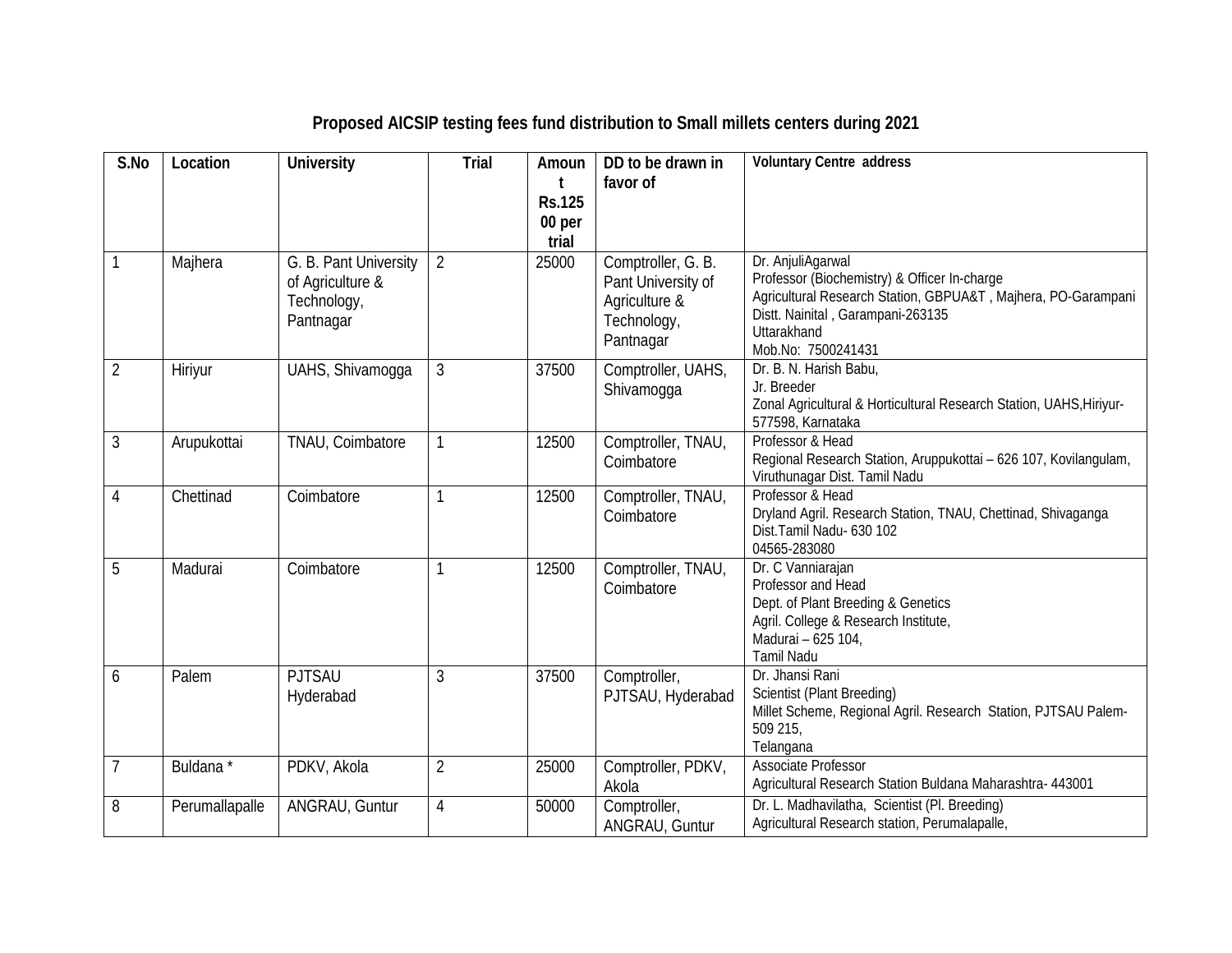|    |              |                                                                 |                                                                                                                                                                                                       |        |                                                                                      | Tirupati - 517 505 (AP)<br>Agricultural Research Station, Perumalapalle, Tirupati - 517 505,<br>Andhra Pradesh                                                  |
|----|--------------|-----------------------------------------------------------------|-------------------------------------------------------------------------------------------------------------------------------------------------------------------------------------------------------|--------|--------------------------------------------------------------------------------------|-----------------------------------------------------------------------------------------------------------------------------------------------------------------|
| 9  | Peddapuram   | ANGRAU, Guntur                                                  | 3                                                                                                                                                                                                     | 37500  | Comptroller,<br>ANGRAU, Guntur                                                       | Associate Director of Research,<br>Agricultural Research Station (ARS)<br>Peddapuram - 533 437,<br>East Godavari Dist. (AP)                                     |
| 10 | Dahod        | Anand Agricultural<br>University                                | 3                                                                                                                                                                                                     | 37500  | Comptroller, Anand<br>Agricultural<br>University                                     | Dr. K.K. Patel<br>Research Scientist Hill Millet Research Station, Anand Agricultural<br>University, Muvaliya Farm, Dahod-389151                                |
| 11 | Hanumanamatt | UAS, Dharwad                                                    | 5                                                                                                                                                                                                     | 62500  | Comptroller, UAS,<br>Dharwad                                                         | Dr. Nagappa Harijan,<br><b>Assistant Professor (GPB)</b><br>University of Agril. Sciences,<br>Dharwad-580005, Hanumanamatti, Karnataka                          |
| 12 | Hagari       | UAS, Raichur                                                    | 25 (includes<br>Biochemical<br>analysis of<br>grain<br>samples of<br>Sorghum<br>and Small<br><b>Millets</b><br><b>AICRP Trials</b><br>- 15 Trials<br>at PRFQA<br>Lab, UAS,<br>Raichur<br>@12500/trial | 312500 | Comptroller, UAS,<br>Raichur                                                         | Dr. L.N. Yogeesh<br><b>Assistant Professor (GPB)</b><br>Agricultural. Research Station, Hagari - 583 138, Bellary Dist.<br>Karnataka                            |
| 13 | Dapoli       | Dr. Balasaheb<br>Sawant Konkan<br>Krishi Vidhyapeeth,<br>Dapoli | $\overline{2}$                                                                                                                                                                                        | 25000  | Comptroller, Dr.<br><b>Balasaheb Ssawant</b><br>Konkan Krishi<br>Vidhyapeeth, Dapoli | Head, Dept. of Agril. Botany,<br>College of Agriculture, Dr.B.S. KonkanKrishiVidyapeeth, Dapoli -<br>415 712, Ratnagiridist, Maharashtra<br>Mob No. 09420909308 |
| 14 | lgatpuri     | MPKV, Rahuri                                                    | $\overline{2}$                                                                                                                                                                                        | 25000  | Comptroller, MPKV,<br>Rahuri                                                         | Dr. K.D Bhoite<br>Asst. Professor,<br>Zonal Agril. Research Station,<br>Western Ghat Zone, Igatpuri - 422 403,<br>Nasik Dist. (MS)                              |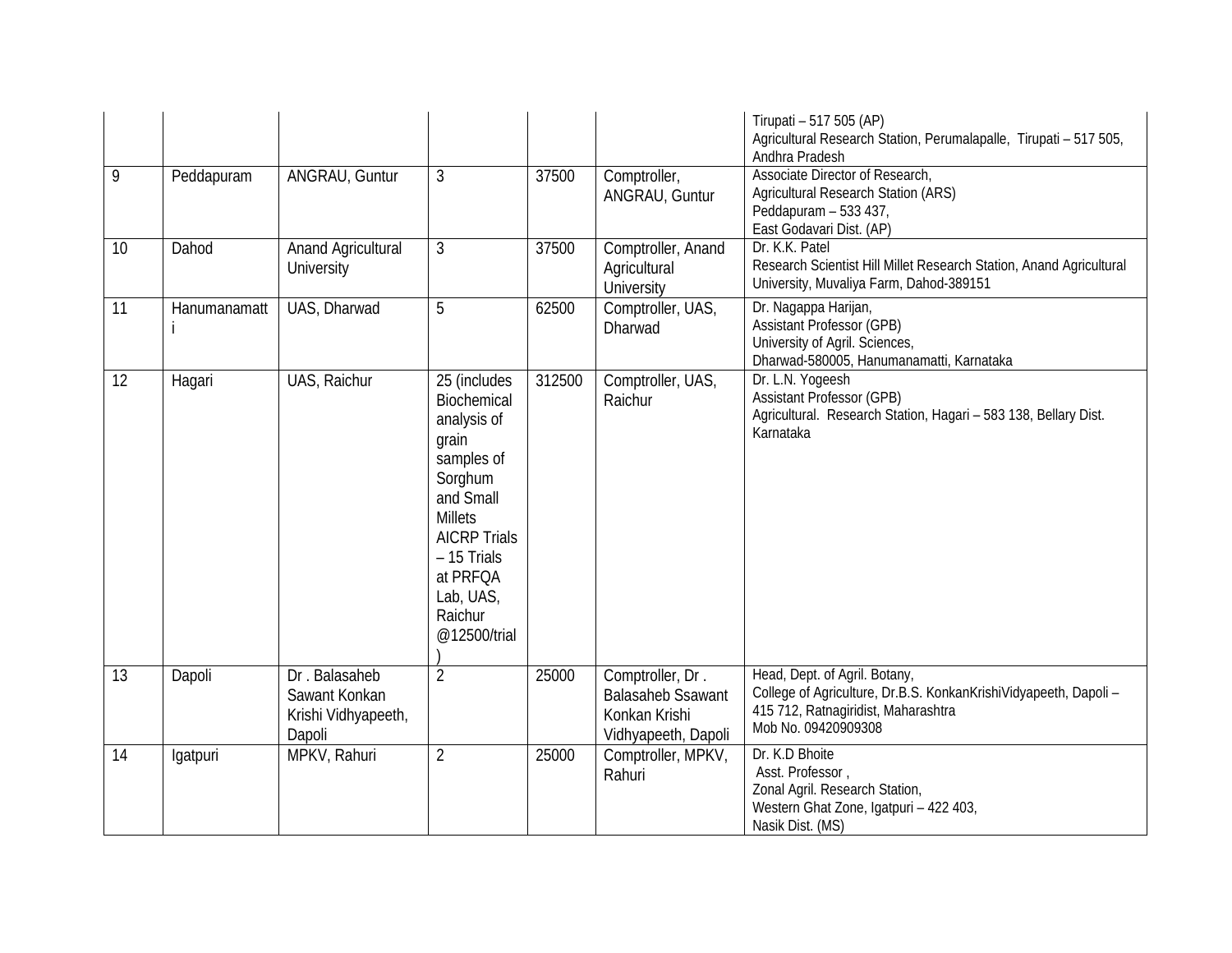|    |            |                                                                                       |                |        |                                                                                                       | Mob No. 07972072290                                                                                                                                                                                                        |
|----|------------|---------------------------------------------------------------------------------------|----------------|--------|-------------------------------------------------------------------------------------------------------|----------------------------------------------------------------------------------------------------------------------------------------------------------------------------------------------------------------------------|
| 15 | Karaikkal  | PAJANCOA, Kraikal                                                                     | 10             | 125000 | Dean, PAJANCOA,<br>Kraikal                                                                            | Dr. A.L. Narayanan<br>Prof. of Agronomy,<br>Pandit Jawaharlal Nehru College of Agriculture and Research<br>Institute,<br>Nedungadu, Karaikal -609 603,<br>Puducherry                                                       |
| 16 | Allahabad* | SHUATS, Prayagraj                                                                     |                | 12500  | Director Research,<br>SHUATS, Prayagraj                                                               | Dr Shailesh Marker<br>Directorate of Research Sam Higginbottom University of Agriculture,<br>Technology<br>And Sciences (SHUATS) P.O. Agriculture Institute, Rewa Road,<br>Naini<br>Prayagraj (Allahabad) - 211 007 (U.P.) |
| 17 | Ludhiana*  | PAU, Ludhiana                                                                         | $\overline{2}$ | 25000  | Comptroller, PAU,<br>Ludhiana                                                                         | Dr Inderpreet Dhaliwal<br><b>Assistant Plant Breeder</b><br>Department of Plant Breeding and Genetics<br>Punjab Agricultural University, Ludhiana-141004 (Punjab)                                                          |
| 18 | Gossaigoan | AAU, Jorhat                                                                           | 4              | 50000  | Comptroller, Assam<br>Agriculture<br>University, Jorhat                                               | Dr.Sunil Kumar Paul<br><b>Chief Scientist</b><br>Regional Agricultural Research state (RARS), Assam Agriculture<br>University<br>Gossaigaon, Kokrajhar- 783 360<br>Assam                                                   |
| 19 | Agartala   | SARS, Agartala                                                                        | 3              | 37500  | Joint Director<br>(Research), SARS,<br>Agartala                                                       | Dr. A.K Paul.<br><b>Plant Breeder</b><br>State Agriculture Research Station<br>Arundhitinagar<br>Agartala-799 003<br>Tripura                                                                                               |
| 20 | Gaja       | Uttarakhand<br>University of<br>Horticulture &<br>Forestry, Bharsar,<br>Pauri Garhwal | 3              | 37500  | Comptroller,<br>Uttarakhand<br>University of<br>Horticulture &<br>Forestry, Bharsar,<br>Pauri Garhwal | Dr. LaxmiRawat,<br>Jr. Pathologist & Officer In-charge.<br>Uttarakhand University of Hort. & Forestry, Hill Campus,<br>Ranichauri - 249 199, Dist. Tehri, Garhwal Uttarakhand<br>Mob.No: 08476004135                       |
| 21 | Rewa       | JNKVV, Jabalpur                                                                       | 14             | 175000 | Comptroller, JNKVV,<br>Jabalpur                                                                       | Professor & Incharge, Voluntary Centre<br>College of Agriculture, Rewa- 486 001,                                                                                                                                           |